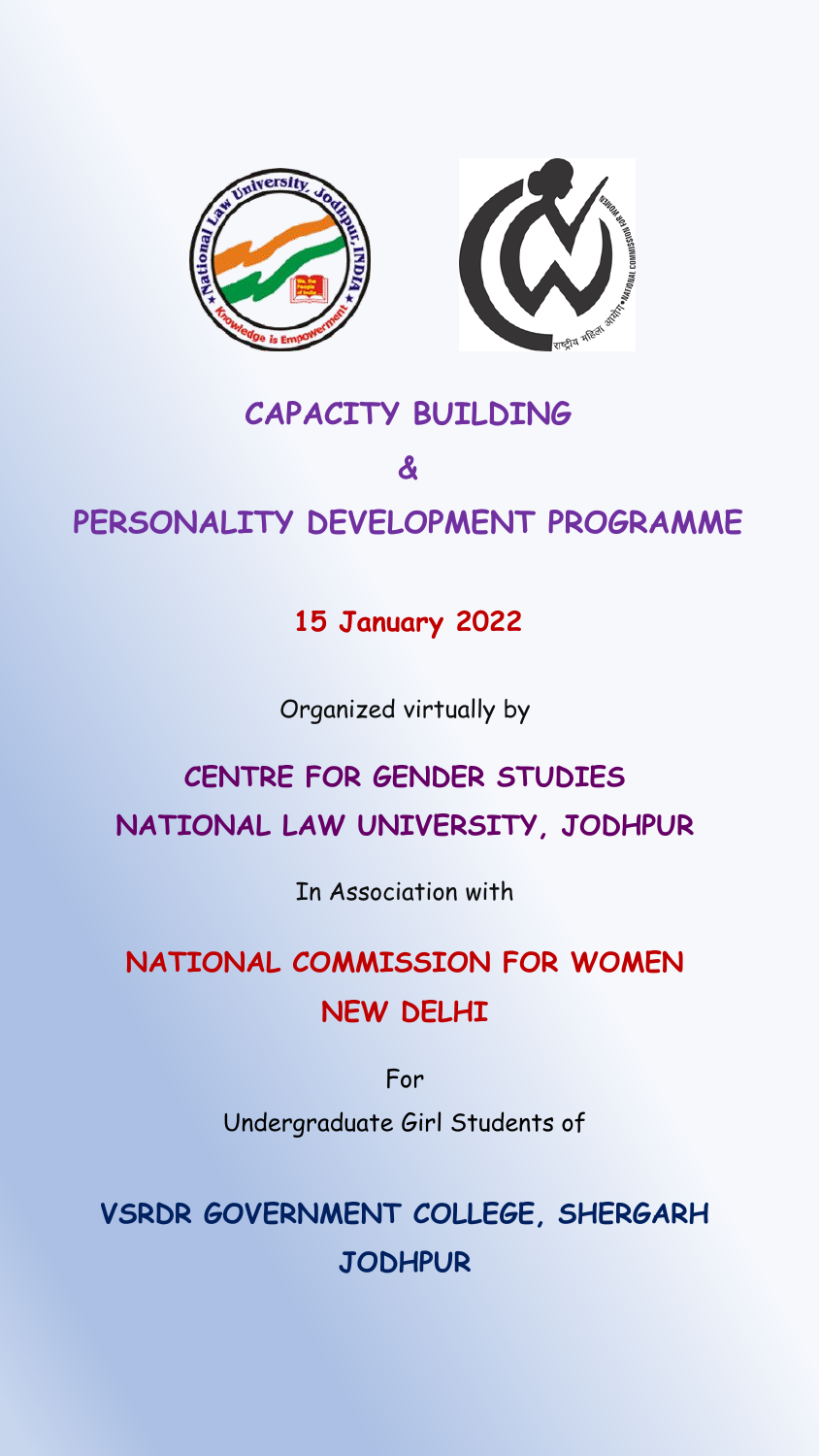### **About National Law University Jodhpur**

National Law University Jodhpur ('NLUJ') is a premier national law school of global repute imparting quality legal education in India. The University is established under the National Law University, Jodhpur, Act, 1999 enacted by the Rajasthan State Legislature. It is dedicated to academic excellence and value education. It secured the 8<sup>th</sup> position in the Ministry of Human Resource Development National Institutional Ranking Framework (NIRF) for premier education institutions in India 2021, and has won the prestigious India's No. 1 Brand Award consecutively for two years in the recent past.

The University offers a well-crafted five year integrated undergraduate programs i.e. B.B.A., LL.B (Hons.) and B.A., LL.B (Hons.) to develop specially skilled global legal professionals. These integrated programs offer highly demanding honors courses in various facets of Law such as Constitutional Law, Business Law, Trade and Investment Law, Criminal Law and Intellectual Property Rights Law.

The University's one year LL.M programs offer expertise in Corporate Laws and Intellectual Property Rights aiming to harness young talent for achieving the pinnacle of legal perfection. The University also offers a Ph.D program in the quest for attaining excellence in higher education.

NLUJ frequently offers training programs, seminars and workshops at the national and international level to judicial officers, advocates, corporate and government officials on various subjects.

Learning at the University commences with the vision of imparting "the rich heritage of legal thought and tradition, simultaneously providing a breadth and depth of instruction". The socially conscious founding fathers decided to develop a strong knowledge base to further the cause of humanity, multicultural understanding, tolerance and justice so that all nations can grow in the environment of mutual cooperation and peaceful co-existence. Our motto "Knowledge is Empowerment" connotes the institutions search for excellence and goal achievement.

**OBJECTIVE**: To impart the rich heritage of legal thought and tradition, simultaneously providing breadth and depth of instruction.

**MISSION:** To become a premier law institution, breeding students focusing on research and community work besides fulfilling their respective ambitions.

**VISION:** To achieve the pinnacle of perfection in legal education. Provide academic and conducive ethos to help students and faculty strive for and attain perfection.

At National Law University, Jodhpur we strive:

- To advance and disseminate knowledge of law and research with a view to ensure its proper role in national development.
- To develop in students and research scholars a sense of responsibility to serve the society by developing skills in advocacy, judicial and other legal services.
- To prepare lawyers of tomorrow for handling legal issues not only restricted to the national boundaries but also cutting across complex cross-border transactions, by developing legal skills in core areas such as Business Laws, Intellectual Property Rights, Cyber Laws, and Trade Laws.
- To organize lectures, seminars, symposia and conferences for dissemination of legal knowledge and to make law and legal process efficient instruments of social development.
- To impart training and conduct refresher courses for law teachers, judicial officers, advocates and other persons engaged or interested in legal field.
- To increase legal awareness in the community and further the cause of social justice by providing legal aid to the underprivileged sections of the society.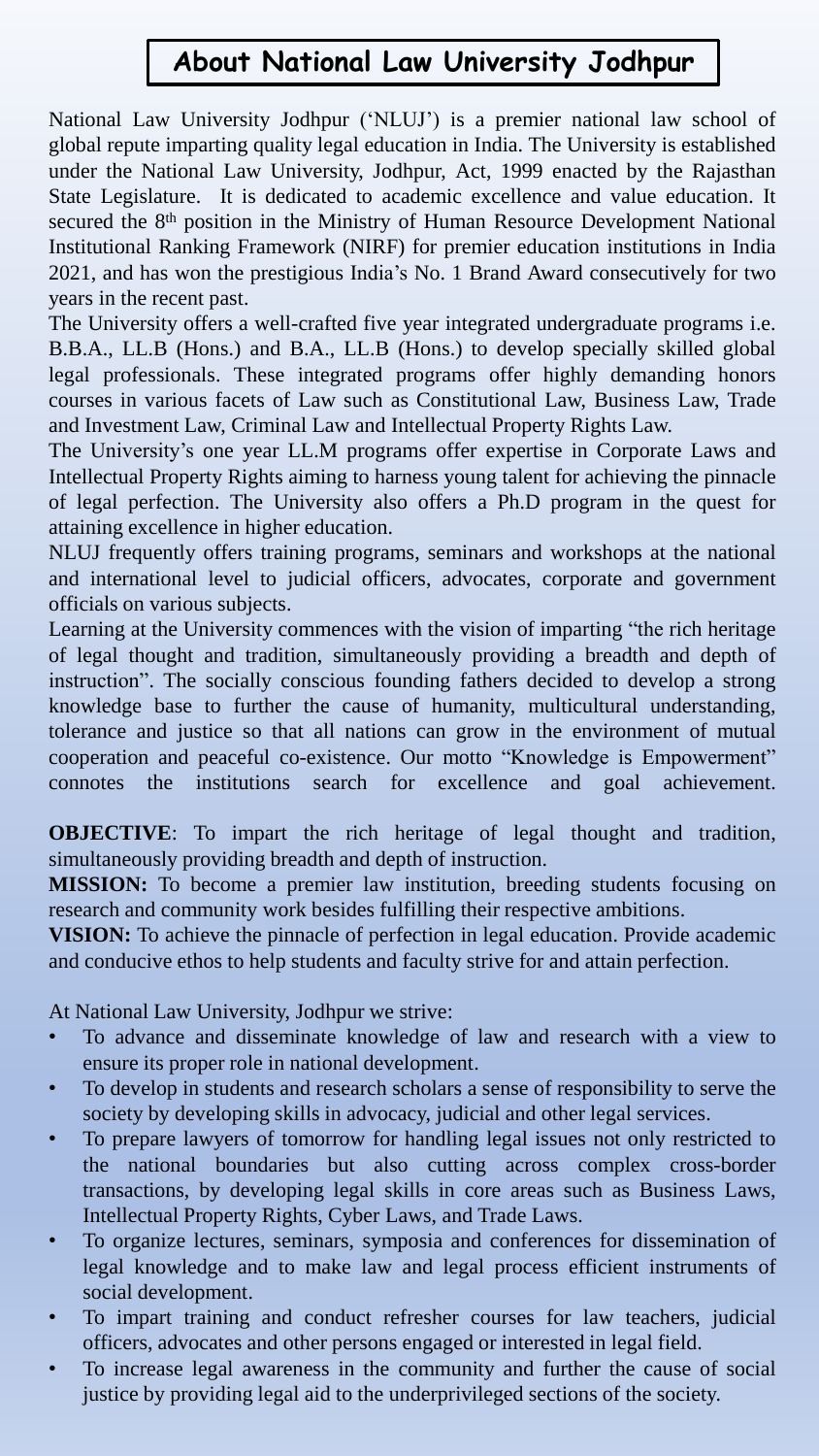### **About the Centre**

The Centre for Gender Studies, NLU Jodhpur is an interdisciplinary centre within the University. The Centre, a locus for gender research both at the national and international level, aims at increasing capacity for rigorous gender analysis and to promote awareness of its relevance in historic, economic, political, social and scientific contexts. Established under the aegis of the Hon'ble Vice Chancellor, Prof (Dr) Poonam Pradhan Saxena, the Centre has worked tirelessly to achieve these aims. The Centre has been greeted with success in each of the many activities it has undertaken, such as the organization of awareness drives, gender sensitisation initiatives, seminars and symposiums and in its collaborations with Non-Governmental Organizations.

### **About the Programme**

The Centre for Gender Studies, National Law University, Jodhpur in association with the National Commission for Women, New Delhi is organizing a 'Capacity Building and Personality Development Programme' for Undergraduate Girl Students of Veer Shiromani Rao Devraj Rathore Government College, Shergarh on 15 January, 2022 (Saturday).

Rajasthan is the largest State in India, accounting for 10% of India's geographical area with widely dispersed habitations, particularly in desert and tribal areas make delivery of services, including education awareness and capacity development difficult in the State. In the background of these indicators we urgently need to broaden girls' career choices and aspirations and their self awareness. We need to create a culture that provides better support for women; need to ensure that at every stage of a woman's career she has the opportunity to learn skills and develop and contribute in a dynamic environment.

Capacity and Personality Development Courses (PDP) deal with developing the communication and interpersonal skills of an individual. Such courses help candidates to learn soft-skills and techniques that are required to gain a competitive edge during placements and job interviews. Personality development is gaining more and more importance as it enables students to create a good impression about themselves on others and helps them to build and develop relationships for career growth. In this backdrop current course will focus on learning and applying the use of intuitive, logical and critical thinking, communication and interpersonal skills, not limited to cognitive/creative skills. These skills and behaviour set, when learned, will enhance outcome of employability.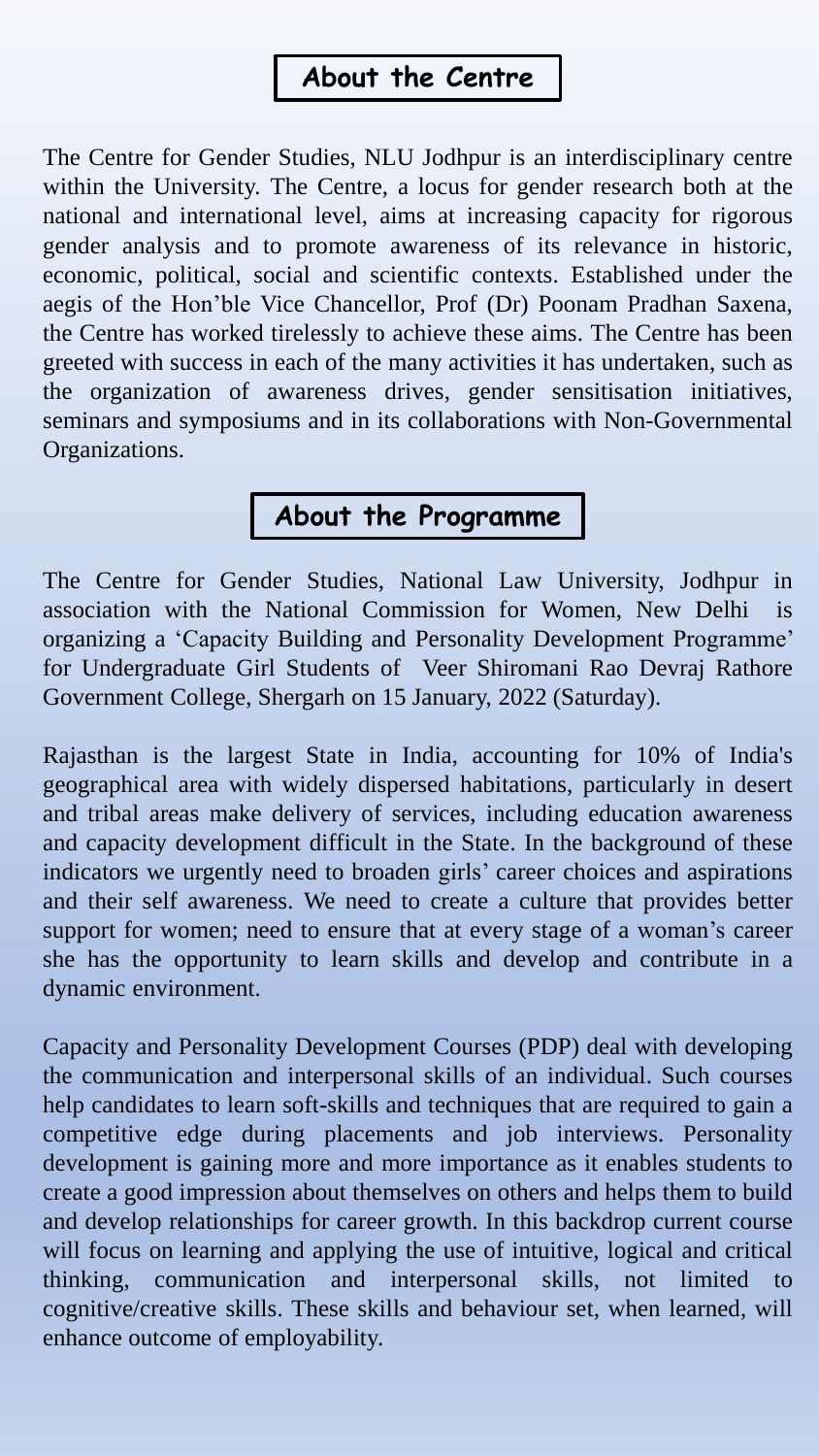# **Programme Details**

| <b>Time</b>       | <b>Programme</b>                                                            |
|-------------------|-----------------------------------------------------------------------------|
| 11.00-11.30am     | <b>Inaugural Session</b>                                                    |
|                   |                                                                             |
|                   | 11.00-11.05am   Welcome Remarks: Dr Asha Bhandari                           |
|                   | <b>Centre for Gender Studies</b><br><b>National Law University, Jodhpur</b> |
|                   |                                                                             |
|                   | 11.05-11.20am   Inaugural Address: Hon'ble Chief Guest                      |
|                   | <b>Prof (Dr) Poonam Pradhan Saxena</b>                                      |
|                   | Hon'ble Vice Chancellor, NLU Jodhpur                                        |
|                   | 11.20-11.25am Programme Overview: Dr Asha Bhandari                          |
|                   | Centre for Gender Studies, National Law University, Jodhpur                 |
| 11.25-11.30am     | Vote of Thanks: Dr Rosmy Joan                                               |
|                   | <b>Centre for Gender Studies</b>                                            |
|                   | <b>National Law University, Jodhpur</b>                                     |
| 11.30-11.45am     | <b>Break</b>                                                                |
|                   | <b>Session I: Digital Literacy and Effective Use of Social Media</b>        |
| $11.45$ am-1.15pm | Speaker: Lt Arjun Choudhary, Deputy Director, Centre for                    |
|                   | <b>Cyber Security, Sardar Patel University of Police, Security</b>          |
|                   | and Criminal Justice, Jodhpur                                               |
| 1.15-1.45 pm      | <b>Break</b>                                                                |
| 1.45 - $3.15$ pm  | <b>Session II: Personal Capacity Development</b>                            |
|                   | Speaker: Dr Hemlata Joshi, JNVU, Jodhpur                                    |
| $3.15 - 3.30$ pm  | <b>Break</b>                                                                |
| $3.30 - 5.00$ pm  | <b>Session III: Profession and Career Skills</b>                            |
|                   | Speaker: Mr Rohit Jain, Rajasthan University, Jaipur                        |
| 5.00-5.30 pm      | <b>Valedictory Session: Felicitations</b>                                   |
| $5.00 - 5.05$ pm  | <b>Dr Asha Bhandari, Centre for Gender Studies, NLUJ</b>                    |
| $5.05 - 5.15$ pm  | Mr Kalu Ram Sihag, Principal, VSRDR Govt. College                           |
|                   | Shergarh, Jodhpur                                                           |
| $5.15 - 5.25$ pm  | <b>Mr Jawan Dan Barhath, Coordinator of PDP</b>                             |
|                   | Programme, VSRDR Govt College Shergarh, Jodhpur                             |
| 5.25-5.30pm       | Vote of Thanks- Dr Rosmy Joan, National Law University,                     |
|                   | Jodhpur                                                                     |